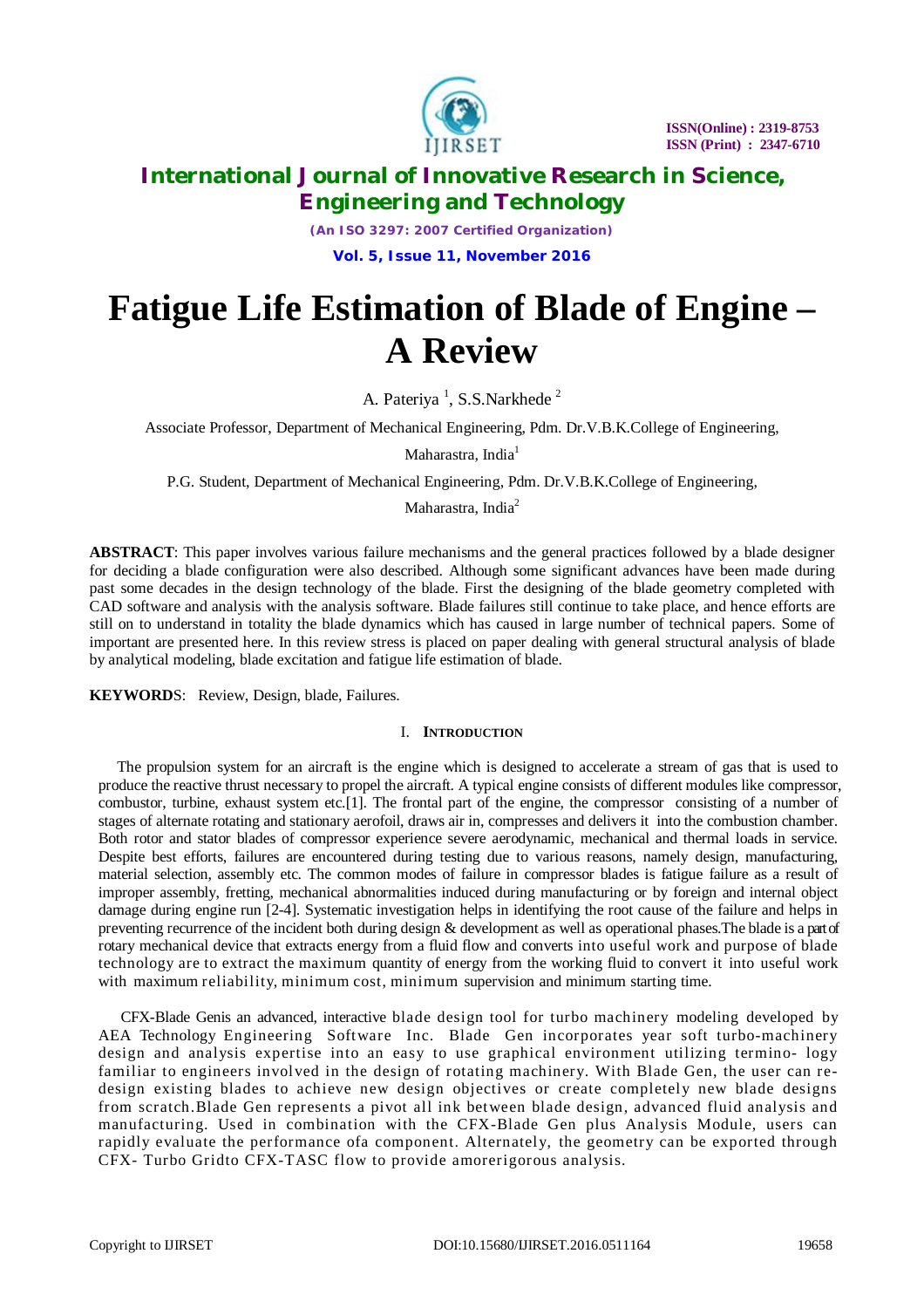

*(An ISO 3297: 2007 Certified Organization)*

## **Vol. 5, Issue 11, November 2016**

It also produces blade geometry files that can be exported to CAD design in package such as CATIA and AutoCAD. This enables the user to efficiently transition from preliminary blade design, to full3D viscous flow analysis, and finally to a CAD environment.

# **II.FAILURES**

Losses on the Blade consist of the mechanical loss; tip clearance loss, secondary flow loss and blade profile loss etc. More than 60% of total losses on the Blade is generated by the two latter loss mechanisms. These losses are directly related with the reduction of Blade efficiency. In order to provide a new design methodology for reducing losses and increasing Blade efficiency, a threedimensional axial-type blade shape will be designed by using CAD software like ProE or CATIA and optimization of design will be perform by analyzing different parameters using ANSYS workbench software.

Blade efficiency is the most important factor on the performance of heavy duty gas turbines for power plants, air turbines, or turbo expanders etc. This efficiency is related very closely with losses in the passage. Losses on the Blade consist of mechanical losses due to the friction of rotating parts or bearings, tip clearance losses due to the flow leakage through tip gap, secondary flow losses due to curved passages, and profile losses due to the blade shape. So, it needs to develop a new design technology for providing an optimum blade profile with either same or different material.

The break down and failures of turbo machineries have been influencing such as consequential damages and most importantly the cost to repairs. To avoid these, it is obvious that the blading of turbo machinery must be made structurally stronger, that means not in dimensions and/or use of materials of construction, but keeping the operating stresses well within the limits.

Blades function as airfoils by developing a gas dynamic lift from the pressure difference, which the airfoil causes, between the blades upper and lower surfaces. High-pressure stages are generally impulse stages and low- pressure stages are reaction stages. Thus, a single free standing blade can be considered as pre-twisted continuous beam with an asymmetric airfoil cross-section mounted at a stagger angle on a rotating disc.Reasons for failure of bladed disc are Excessive stresses, Resonance due to vibration, operating environmental effects. High cycle fatigue plays a significant role in many blade failures. During operation, periodic fluctuations in the steam force occur at frequencies, corresponding to the operating speed and harmonics and cause the bladed disk to vibrate. The amplitude of these vibrations depends in part of the natural frequencies of the bladed disk to the forcing frequency. Large amplitude vibration can occur when the forcing frequency approaches or becomes resonant with the natural frequency of the blades. Steam Blade manufacturers typically design and manufacture blades with adequate margins between the forcing frequencies and the fundamental natural frequencies to avoid resonance.

## FAILURES IN BLADE

In the following paragraphs various failure modes of the blade are discussed along with different kinds of stresses in the blade and the nature of aerodynamic excitation. A brief discussion of each of the above failure mechanisms follows in order to understand their significance.

#### Excessive Stress

The total stress at any location of the blade is sum of the centrifugal tension, centrifugal bending, steady steam bending and the alternating bending. The amplitude of alternating bending depends on the dynamic bending force, damping factor and the resonant frequency. Each of these is briefly discussed below to high light their importance.

#### Centrifugal Stress

In turbo engine, centrifugal stress is never the main cause of a blade failure, except in the rare cases of Blade run-away or due to low cycle fatigue caused by frequent start ups/shutdowns. However, centrifugal stress is an important contributing factor with fatigue failure, corrosion fatigue failure and stress corrosion failures. The level of centrifugal stress is kept at such a level so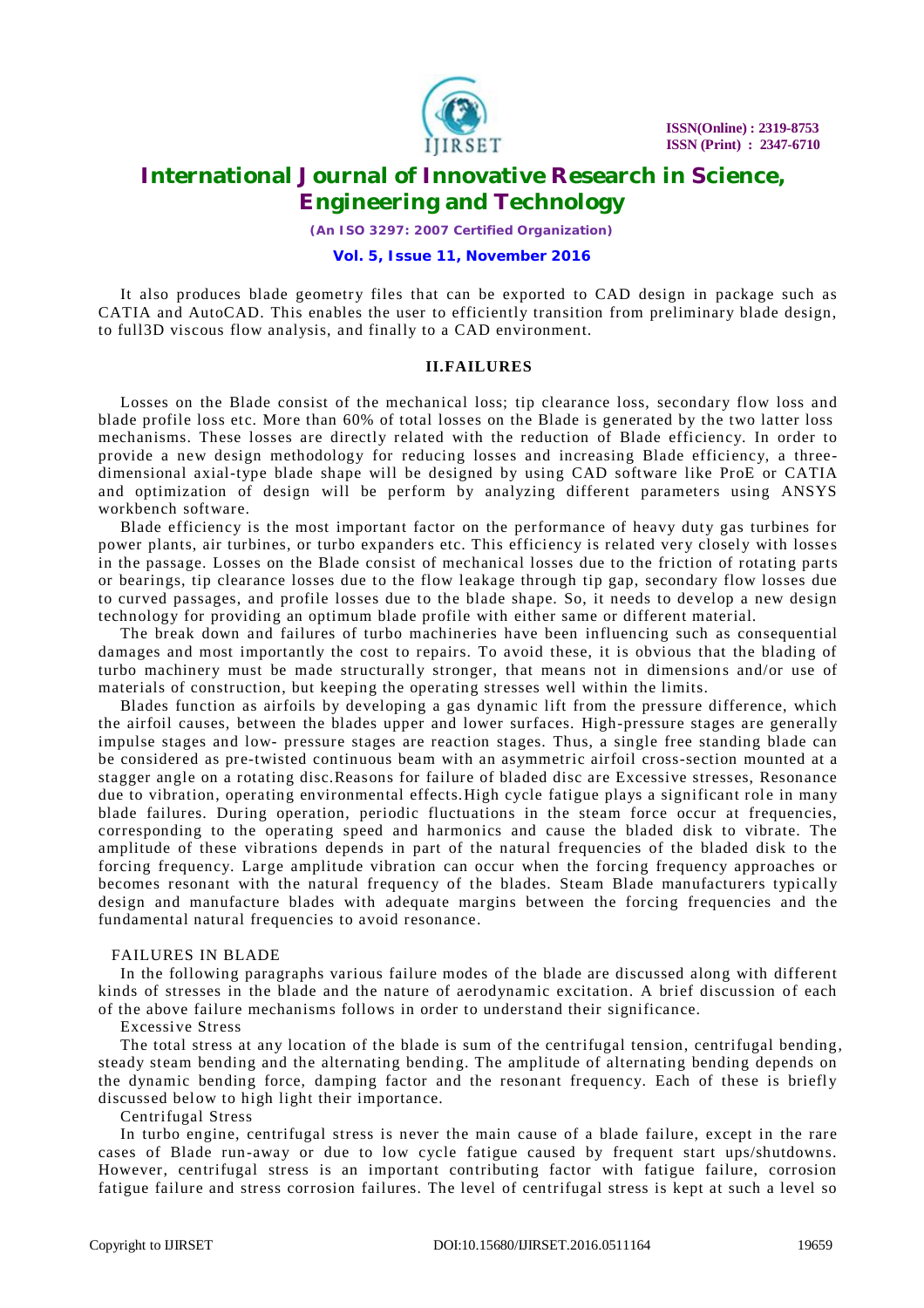

*(An ISO 3297: 2007 Certified Organization)*

## **Vol. 5, Issue 11, November 2016**

as to have enough margins for alternating stress. The blade configuration is designed so as to keep the center of gravity of shroud, airfoil and root attachments, on common radial axis. This prevents centrifugal induced torsion stresses.

# **III.MODELING**

There has been a continuing improvement in the analytical modeling for the determination of natural frequencies of the system comprising of a set of blades mounted on the bladed disk. The early attempts to model the blade as a beam element have gradually led to a more detailed finite element representation. This finite element representation of real blade profile becomes necessary especially when plate or shell type of vibratory modes is induced.

Le-Chung Shaiu and Teng-Yuan Wa (1997), studied the free vibration behavior of buckled composite plates by using finite element method. Unlike beams or columns, plates can carry a much-increased load after buckling without failure. Here triangular plate element is taken for finite element analysis. This element is developed based on a simplified high order plate theory and large deformation assumptions. The nonlinear governing equations of motion for plates is linear zed into two sets of equations by assuming small amplitude vibration of the laminates about its buckled static equilibrium profile. In the post buckling region, the buckled plate may shift from are buckling mode to another. Due to this buckle pattern change, plate is also suddenly changed which in turn makes the natural frequencies of the plate to have sudden jump. The buckling mode of plates shifted from first to second. Then the stiffness of the plate is increased which makes a sudden increase in natural frequencies.

Hu X X and Tsuigi T (1999), had done free vibration analysis on curved and twisted cylindrical thin panels. Blades are part of turbomachinery rotating at high speed, so it is important to ensure safety while rotating. A turbomachinery blade is treated as a cylindrical thin panel twist, chordwise and spanwise curvatures along lengthwise direction. The non-linear strain-displacement relations of the model are derived based on the general thin shell theory and a numericalmethod for analyzing the free vibrations of curved and twisted cylindrical thin panels is presented by means of the principle of virtual work for the free vibration using Raleigh -Ritz method. It is shown that the method is effective for analyzing the free vibrations of the turbomachinery blades, and can provide accurate results when the proper number of integrating points and terms of displacement functions are adopted. The effects of curvature and twist on the vibrations are studied. This method is adequate for evaluating the vibration characteristics even if the models have large curvatures and large twists.

Rao J S (1974), made a two-dimensional analysis of free vibrations in the tangential direction. The first step is to develop the potential and kinetic energies for the tangential motion of the blades and shrouds. Second, Hamilton's principle is applied to derive the differential equation of motion and the boundary conditions.

Tsuiji and Sueoka (1990), deal with the free vibration of cylindrical panels by using Raleigh - Ritz method. Blades of turbo machinery are twisted in axial direction and cambered in the chord wise direction. The blade has been idealized to a twisted cantilevered cylindrical panel and numerical methods have investigated its vibratory characteristics. The convergence of frequency parameters is studied with the increase of number of strip and of terms in assumed solution functions. To demonstrate the usefulness of the method, the frequency parameters obtained. The frequency parameters and the modes of vibration are analyzed for typical twisted cylindrical panels and the effect of pre twist on them is investigated.